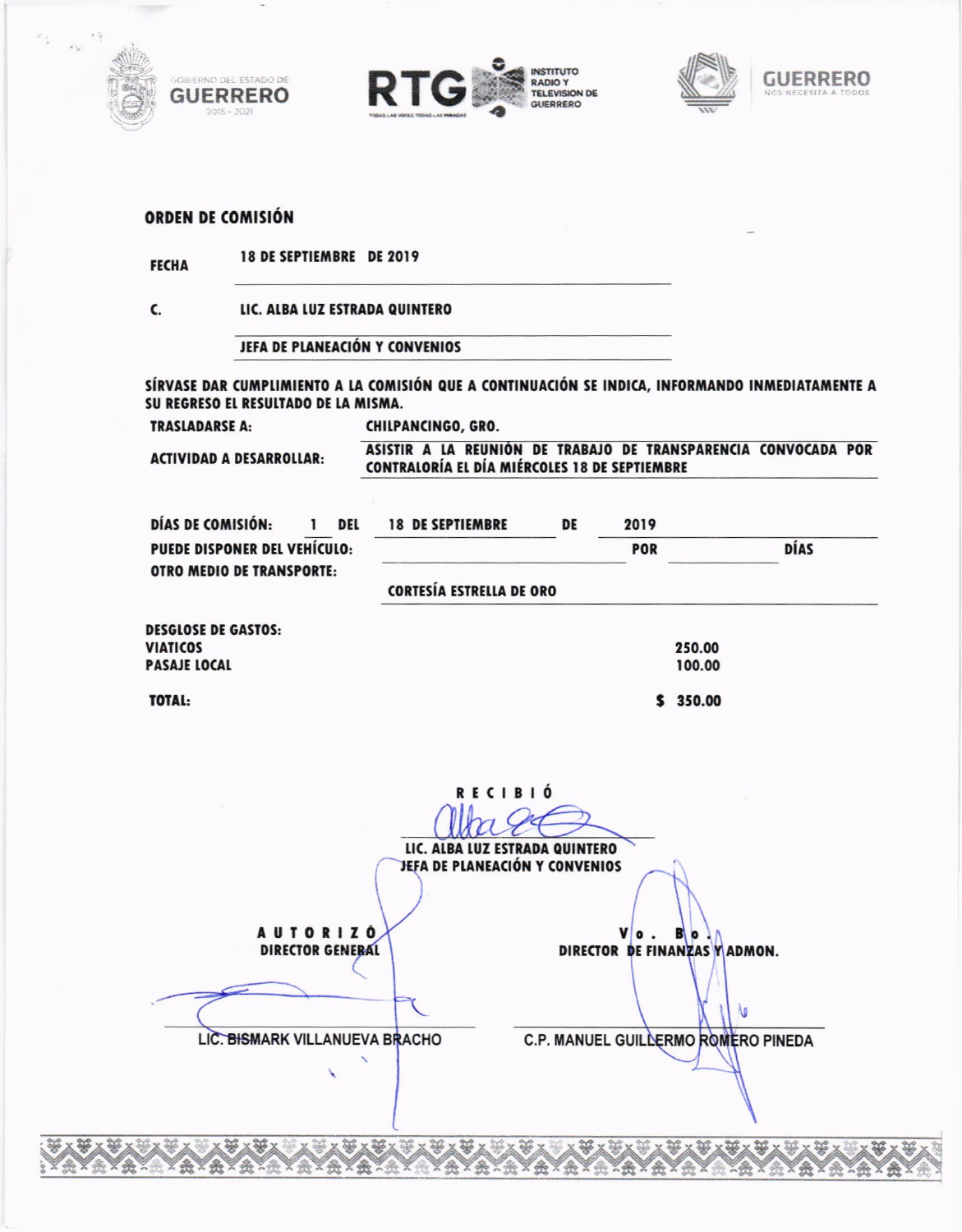







**RECIBO DE VIATICOS** 

**BUENO POR:** \$250.00

RECIBI DE LA DIRECCIÓN DE FINANZAS Y ADMINISTRACIÓN DEL O.P.D. RADIO Y TELEVISIÓN DE GUERRERO, LA CANTIDAD DE:

 $$250.00$ (DOSCIENTOS CINCUENTA PESOS 00/100 M.N )

POR CONCEPTO DE VIÁTICOS SEGÚN DETALLE:

| 1.- COMISION OFICIAL A:     | CHILPANCINGO, GRO.                                                                                              |
|-----------------------------|-----------------------------------------------------------------------------------------------------------------|
| 2.- EN MI CARÁCTER DE:      | JEFA DE PLANEACIÓN Y CONVENIOS                                                                                  |
| 3.- CUOTA AUTORIZADA:       | \$250.00 POR DIA                                                                                                |
| 4.- ACTIVIDAD DESARROLLADA: | ASISTIR A LA REUNIÓN DE TRABAJO DE TRANSPARENCIA CONVOCADA POR<br>CONTRALORÍA EL DÍA MIÉRCOLES 18 DE SEPTIEMBRE |
| 5.- EL DÍA                  | 18 DE SEPTIEMBRE DEL 2019                                                                                       |
|                             |                                                                                                                 |

ACAPULCO, GRO., A 17 **DE SEPTIEMBRE** DE 2019

RECIBI ALBA LUZ ESTRADA QUINTERO  $V<sub>o</sub>$  $B/\sqrt{q}$ . **AUTORIZO** DIRECTOR GENERAL **DIRECTOR ADMINISTRATIVO**  $\circ$ LIC. BISMARK VILLANUEVA BRACHO C.P. MANUEL GUILLERMO ROMERO PINEDA 3751-VIATICOS